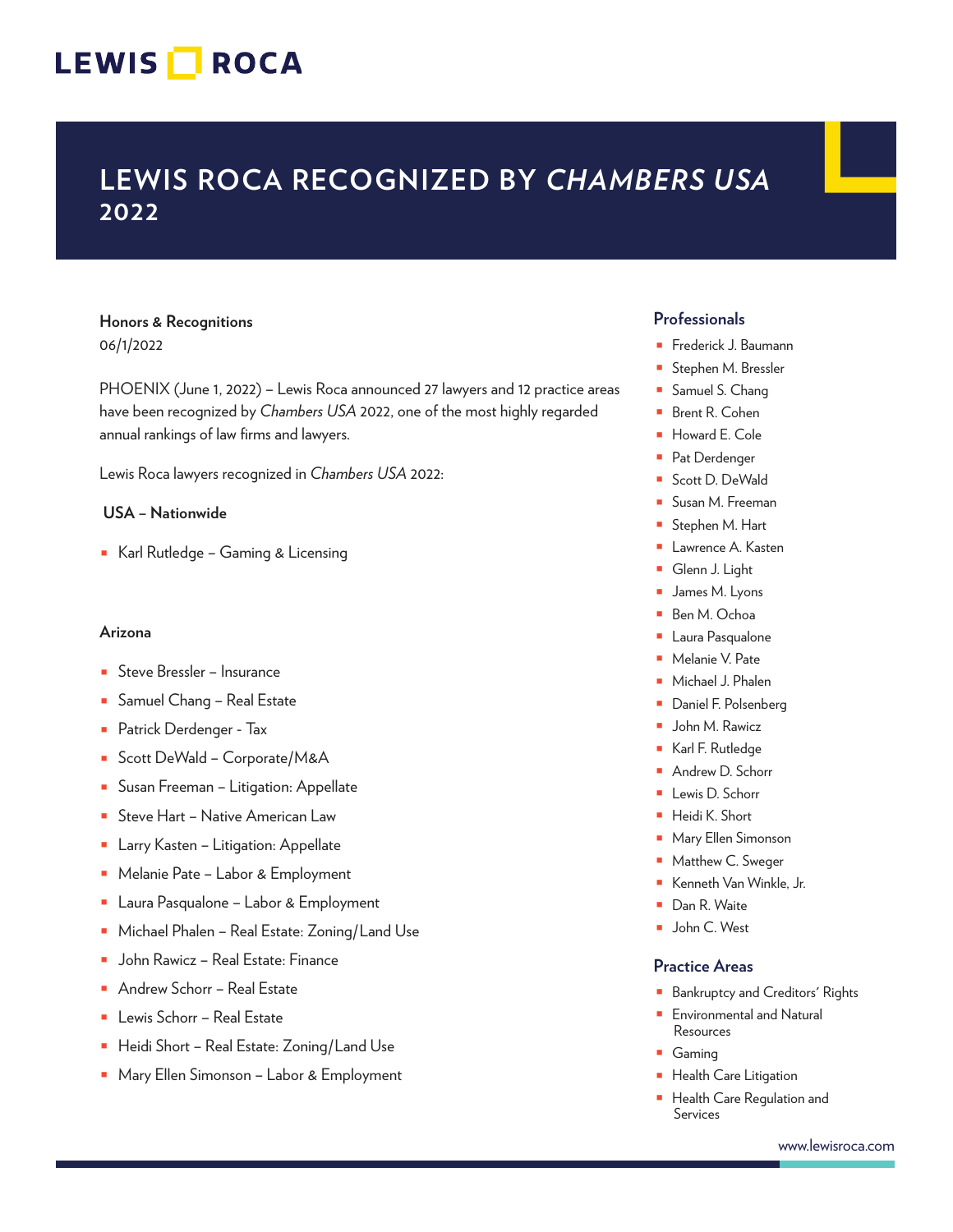# LEWIS **NOCA**

## **LEWIS ROCA RECOGNIZED BY** *CHAMBERS USA* **2022**

- Matt Sweger Corporate/M&A
- Kenneth Van Winkle, Jr. Real Estate and Real Estate: Finance
- John West Healthcare

#### **Colorado**

- Frederick Baumann Litigation: General Commercial and Litigation: White-Collar Crime & Government Investigations
- Brent Cohen Bankruptcy/Restructuring
- James Lyons Litigation: General Commercial
- Ben Ochoa Construction

#### **Nevada**

- Howard Cole Labor & Employment
- Glenn Light Gaming & Licensing
- Dan Polsenberg Litigation: Appellate
- Karl Rutledge Gaming & Licensing
- Dan Waite Litigation: General Commercial

Lewis Roca practice areas recognized by *Chambers USA* 2022:

#### **Arizona**

- Corporate/M&A
- **■** Environment (including water rights)
- Healthcare
- Labor & Employment
- Litigation: General Commercial
- Native American Law
- Real Estate
- Real Estate: Zoning/Land Use
- Indian Law
- Labor and Employment
- Litigation and Disputes
- Mergers and Acquisitions
- Real Estate
- Water and Water Rights
- Zoning, Planning, and Land Use

#### **Offices**

- Colorado Springs
- Denver
- Las Vegas
- Phoenix
- Reno
- Tucson

#### **Region**

- Arizona
- Colorado
- Nevada

#### **Media Contact**

Whitney Murray Communications Manager 602-528-4620 wmurray@lewisroca.com